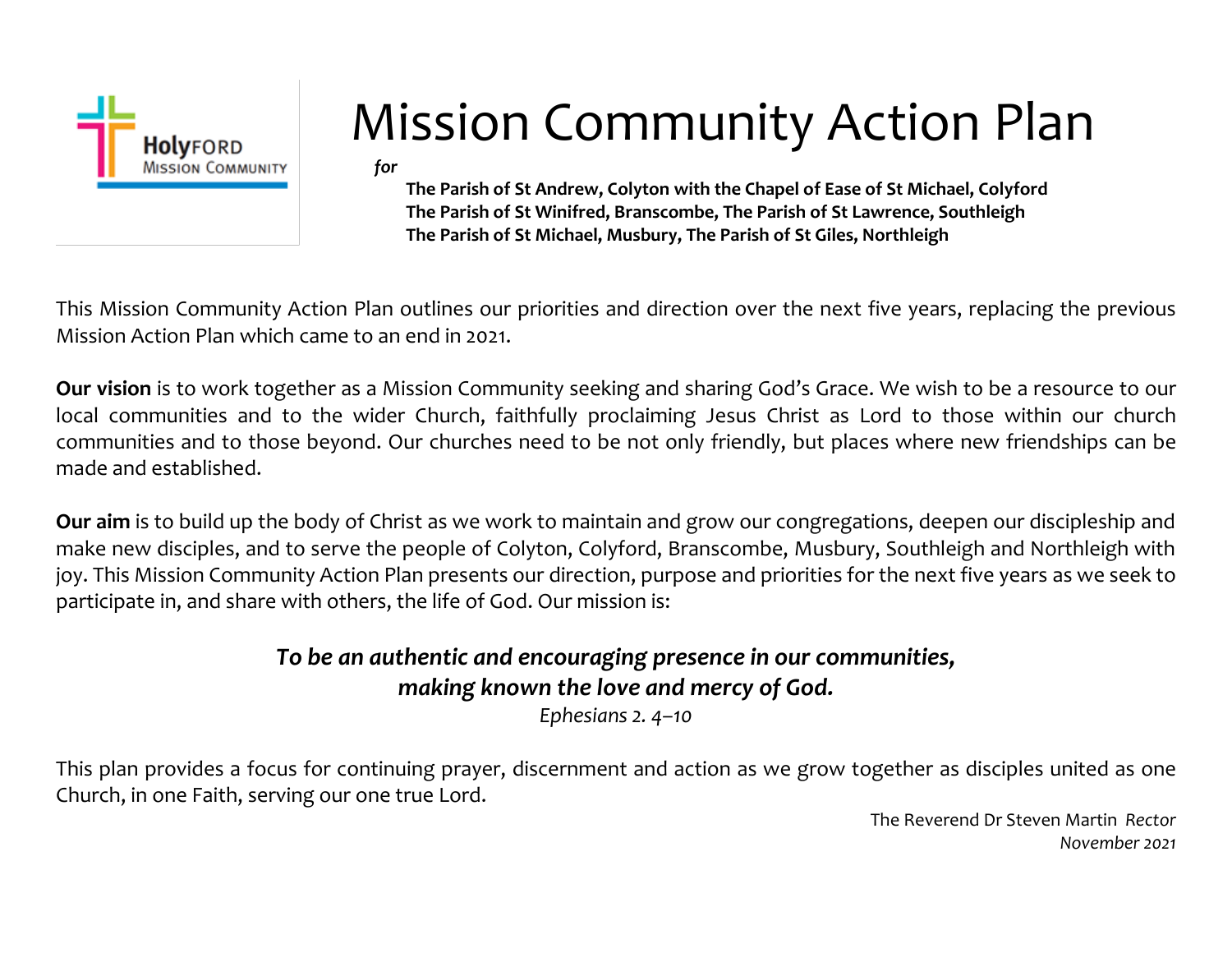#### *About this Plan*

The plan is the result of discussions between church members and members of the wider community which took place during 2021. Information and ideas were gathered during the Mission Community Lent Course 2021 (which used the *Seven Sacred Spaces* scheme by George Lings as a springboard), which tied-in with the sermons in the Mission Community Online Services during Lent. Feedback was gathered from members of the churches. Conversations have taken place at PCC meetings, and during subsequent meetings between the Rector and nominated PCC representatives. The final drafts have been discussed at two dedicated Mission Community meetings, held in October and November 2o21.

The plan is not arranged in order of priority: each action is a priority over the next five years. Actions are organised under seven headings (arranged alphabetically) and will be prioritised by the date by which we would like to see progress made in each case. The plan identifies people and groups within the parishes and wider Mission Community who will initiate actions, take the lead, and monitor progress. The plan is a working document which PCCs and the Mission Community Council will be referring to regularly. It is not 'set in stone' but aims to help us to avoid either over-estimating what we can achieve in a year, or underestimating what we can work towards over five years. The plan will change and evolve over the months and years as we face new opportunities and challenges.

#### **Contents**

The plan focusses on seven themes, arranged alphabetically:

| • Communication            | page 3 |
|----------------------------|--------|
| • Discipleship             | page 3 |
| • Engagement               | page 4 |
| • Participation            | page 5 |
| • Resources                | page 6 |
| Stewardship and Governance | page 7 |
| • Worship and Prayer       | page 8 |

**Abbreviations**

- MC Mission Community
- MCC Mission Community Council
- PCC Parochial Church Council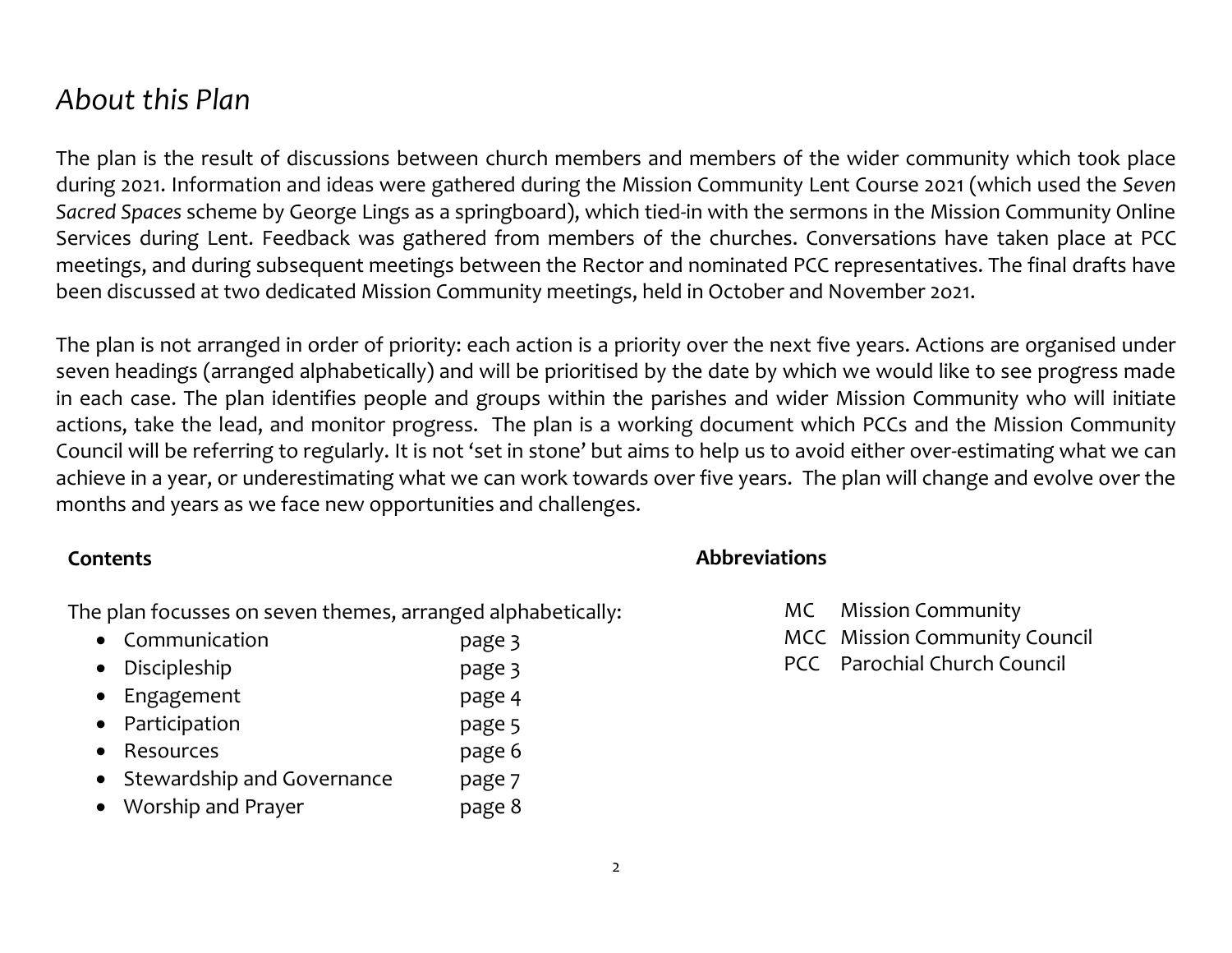#### Communication – making connections

*We wish to connect effectively with each other both within the Mission Community and with those beyond, sharing news and events, inviting people to share their life and faith with us.*

| <b>Objectives</b>                                      | <b>Where</b> | When     | Who                     | Monitoring  | Evaluation  |
|--------------------------------------------------------|--------------|----------|-------------------------|-------------|-------------|
| Develop website with resources and with engaging,      | MC           | By early | Rector/Charles Hill and | Rector      | MCC and     |
| attractive content.                                    |              | 2022     | Emma Laughton           |             | <b>PCCs</b> |
| Develop weekly newsletter into sustainable format.     | <b>MC</b>    | 2022     | Rector and MC           | Rector      | MCC         |
|                                                        |              |          | Administrator           |             |             |
| Recruit a press/communications officer to share news   | <b>MC</b>    | 2023     | Rector                  | <b>PCCs</b> | <b>MCC</b>  |
| and assist with social media and wider publicity.      |              |          |                         |             |             |
| To create and develop ideas and resources to encourage | MC           | 2023     | Rector                  | <b>PCCs</b> | <b>MCC</b>  |
| visitors, regular and irregular churchgoers to keep in |              |          |                         |             |             |
| touch with us.                                         |              |          |                         |             |             |

#### Discipleship – growing in faith together

*As a church and as individuals, we aspire to grow in depth and holiness and encourage new disciples.* 

| <b>Objectives</b>                                        | Where | When    | <b>Who</b>                 | Monitoring | Evaluation |
|----------------------------------------------------------|-------|---------|----------------------------|------------|------------|
| Establish a variety of House Groups across the MC to     | MC    | 2022    | Rector, with Robert        | Rector     | Ministry   |
| nurture those in the church community and new            |       |         | Griffin                    |            | Team and   |
| Christians.                                              |       |         |                            |            | <b>MCC</b> |
| To review social activities and social trips and ways of | MC    | 2023    | <b>Rector and PCCs</b>     | Rector     | <b>MCC</b> |
| encouraging fellowship.                                  |       |         |                            |            |            |
| To review courses offered and establish an ongoing       | MC    | Ongoing | <b>Rector and Ministry</b> | Rector     | Ministry   |
| programme of study benefice-wide for those exploring     |       |         | Team                       |            | Team       |
| the faith and new Christians.                            |       |         |                            |            |            |
| To establish regular away days, prayer days and          | MC    | Ongoing | <b>Rector and Ministry</b> | Rector     | PCCs and   |
| pilgrimages.                                             |       |         | Team                       |            | Ministry   |
|                                                          |       |         |                            |            | Team       |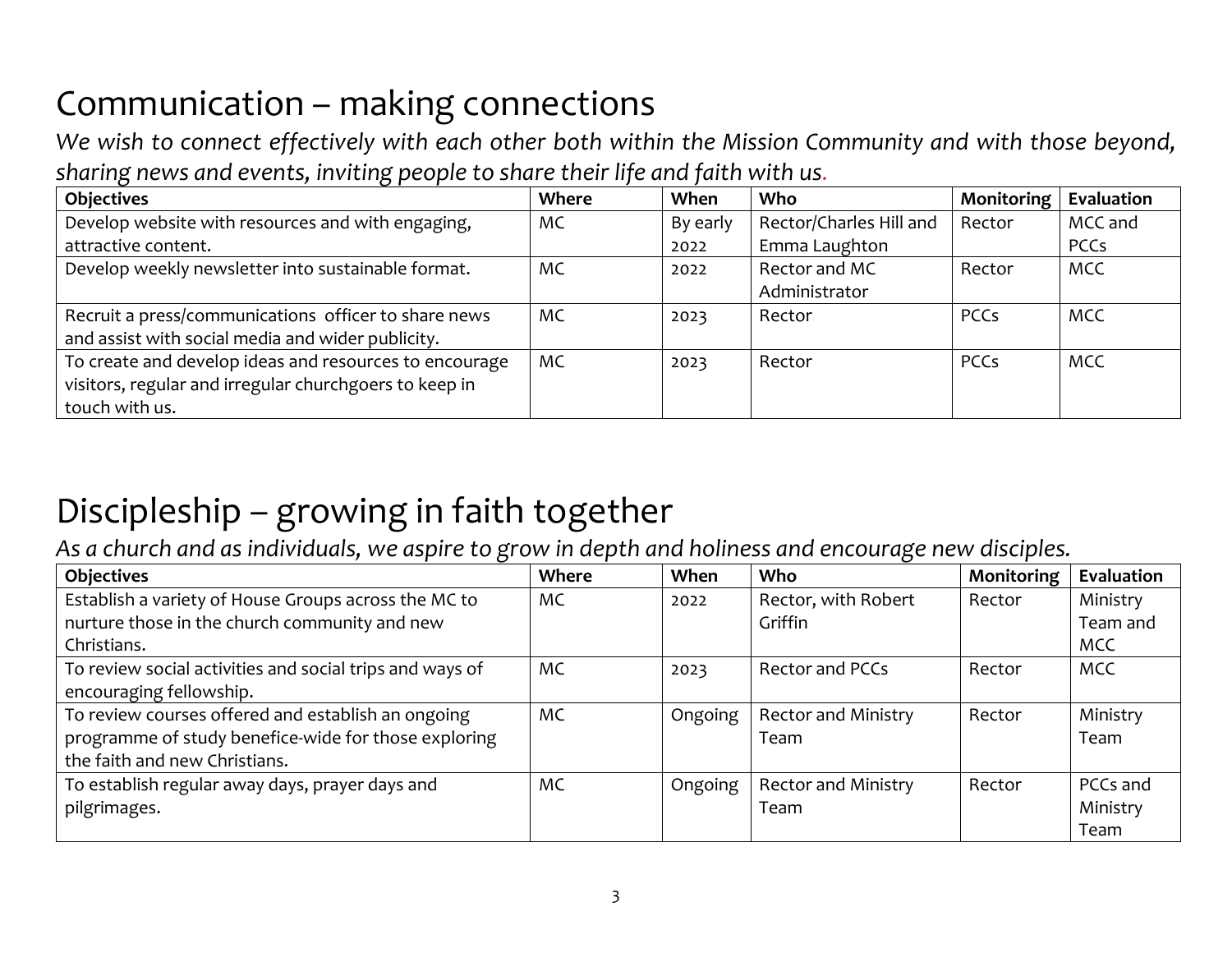### Engagement – serving with joy

*Our vision is to be an active Christian presence across the Mission Community by engaging with people and organizations across the parishes.* 

| <b>Objectives</b>                                         | Where             | When    | Who                        | Monitoring        | Evaluation  |
|-----------------------------------------------------------|-------------------|---------|----------------------------|-------------------|-------------|
| Establish a Pastoral Care Team to expand our Pastoral     | <b>MC</b>         | 2021    | Rector                     | Rector and        | Ministry    |
| Care, recruiting people to assist with this ministry and  |                   |         |                            | <b>MC Council</b> | Team and    |
| effectively coordinating Pastoral Care.                   |                   |         |                            |                   | <b>MCC</b>  |
| Identify and train new school Governors for our schools.  | <b>Branscombe</b> | 2022    | Rector and school          | N/A               | N/A         |
|                                                           | and MC            |         | <b>leaders</b>             |                   |             |
| Develop work with the bereaved.                           | <b>MC</b>         | Ongoing | <b>Rector and Pastoral</b> | Rector            | Rector and  |
|                                                           |                   |         | Care team                  |                   | Ministry    |
|                                                           |                   |         |                            |                   | Team        |
| Follow up weddings, baptisms and funerals.                | <b>MC</b>         | Ongoing | Jenny Male, Pastoral       | Rector            | Rector and  |
|                                                           |                   |         | team and Rector            |                   | Ministry    |
|                                                           |                   |         |                            |                   | Team        |
| To promote 'Open the Book' and increase the OTB Team.     | <b>MC</b>         | 2022    | Musbury and                | Rector            | <b>PCCs</b> |
|                                                           |                   |         | Northleigh groups          |                   |             |
|                                                           |                   |         | initially                  |                   |             |
| To establish a group to minister to those with additional | Musbury           | 2022    | Rev Ann Stuckey and        | Rector            | Musbury PCC |
| needs in local residential care homes.                    |                   |         | team from Musbury          |                   |             |
| To support the work of the Mothers' Union and how we      | Colyton           | Ongoing | Christine Sansom           | Colyton           | Rector      |
| engage with younger mothers.                              |                   |         |                            | MU                |             |
| To investigate how to engage with ministry to tourists    | Branscombe,       | 2023    | <b>Rector and PCCs</b>     | Rector and        | <b>MCC</b>  |
| and visitors.                                             | Colyton           |         |                            | <b>PCCs</b>       |             |
| To help those unable to get to church through lack of     | <b>MC</b>         | 2022    | Rector and                 | <b>PCCs</b>       | <b>MCC</b>  |
| transport.                                                |                   |         | Churchwardens              |                   |             |
| To support the work of Christian Aid through the local    | <b>MC</b>         | Ongoing | Jane Dauncey and CA        | Rector            | CA          |
| Colyton CA group                                          |                   |         | committee                  |                   | Committee   |
|                                                           |                   |         |                            |                   | and Rector  |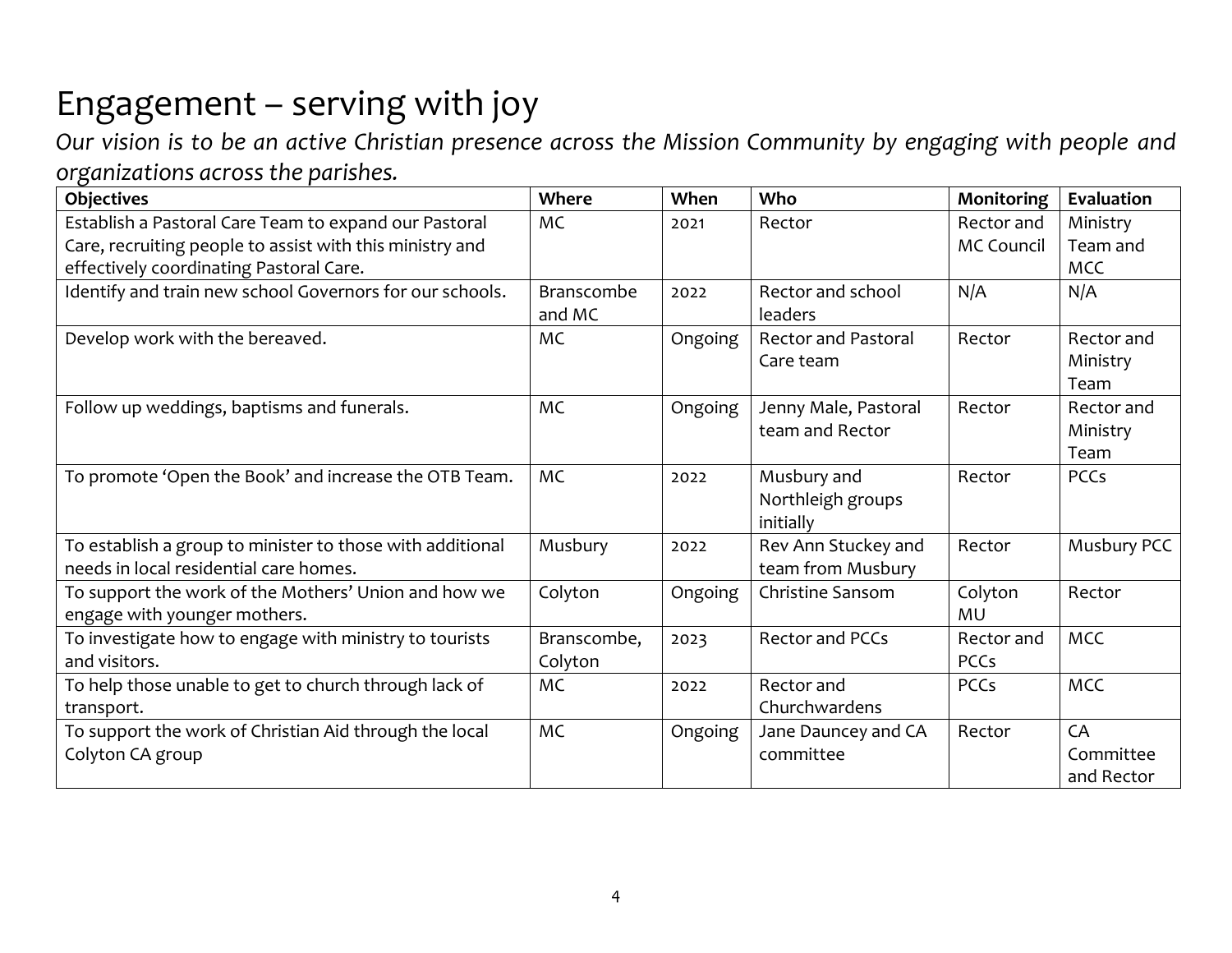### Participation – encouraging encounters with God and the faith

*We seek to build bridges into the communities we serve by inviting people to share the life of faith with us.*

| <b>Objectives</b>                                     | Where              | When    | Who                    | Monitoring  | Evaluation  |
|-------------------------------------------------------|--------------------|---------|------------------------|-------------|-------------|
| Festival of Art, Faith and Music.                     | <b>Branscombe</b>  | Autumn  | John Mason/Rector      | Rector      | Branscombe  |
|                                                       |                    | 2022    |                        |             | <b>PCC</b>  |
| Establish a culture of invitation and hospitality.    | МC                 | Ongoing | Rector and PCCs        | Rector and  | <b>MCC</b>  |
|                                                       |                    |         |                        | PCCs        |             |
| Plan more Festival Services at Southleigh.            | Southleigh         | Ongoing | Southleigh PCC         | Rector and  | Southleigh  |
|                                                       |                    |         |                        | <b>PCC</b>  | <b>PCC</b>  |
| Recruit new Junior Choristers and adult singers.      | Colyton            | 2022    | Nick Brown             | Nick Brown  | Colyton PCC |
|                                                       |                    |         |                        | and Rector  |             |
| Invite more people into church/church groups for      | Colyton/Branscombe | Ongoing | <b>Rector and PCCs</b> | Rector and  | <b>MCC</b>  |
| events other than services to encounter the           | PCCs/MC            |         |                        | <b>PCCs</b> |             |
| worshipping community: including the re-              |                    |         |                        |             |             |
| establishment of Men's Breakfast and Community        |                    |         |                        |             |             |
| Café and develop new initiatives.                     |                    |         |                        |             |             |
| To establish a MC choir to sing at benefice services. | <b>MC</b>          | 2021    | Rector and MC          | <b>PCCs</b> | <b>MCC</b>  |
|                                                       |                    |         | musicians              |             |             |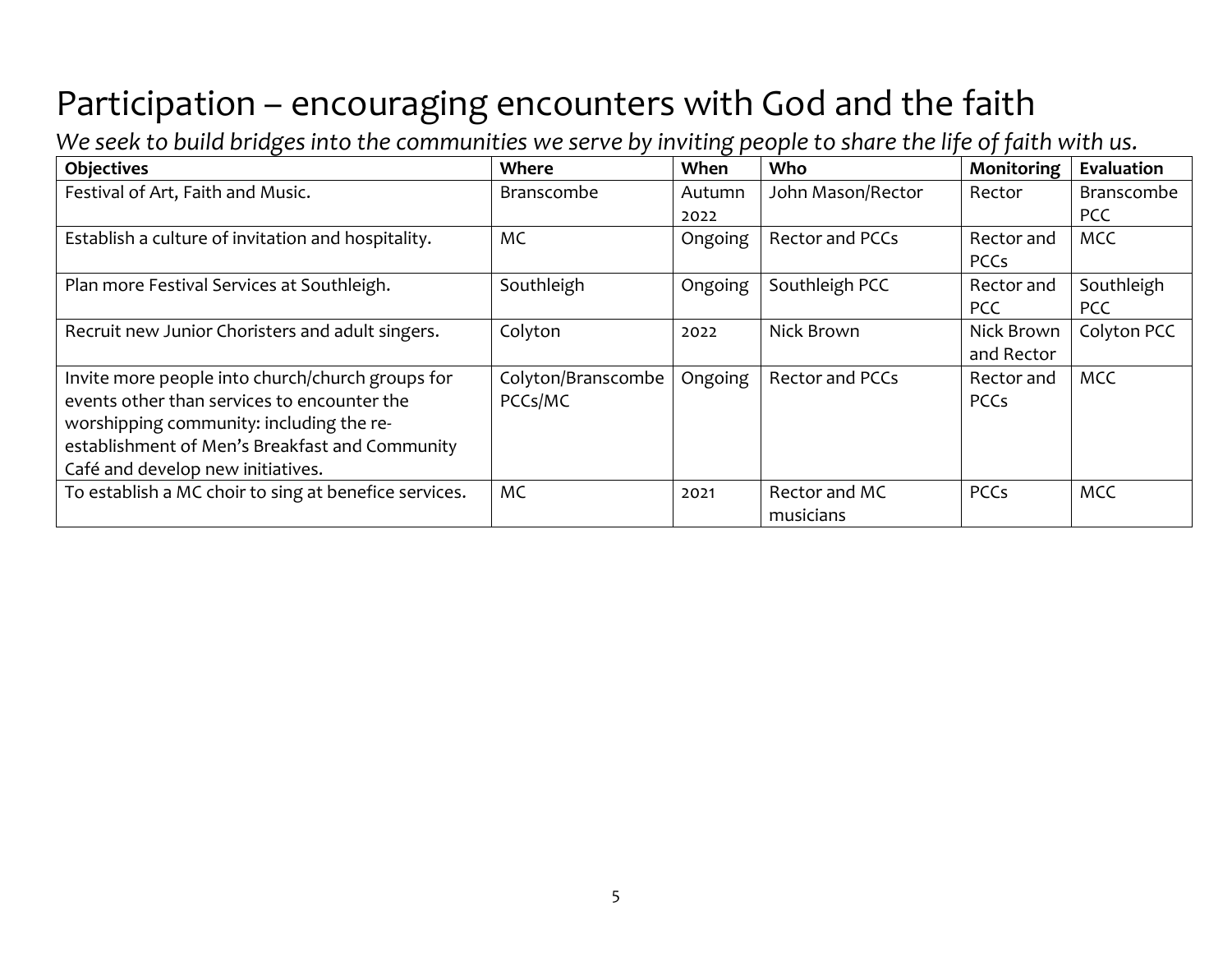## Resources – sharing gifts

*We wish to be a resource not only to our local communities but to the wider Church in the Diocese of Exeter and beyond.* 

| <b>Objectives</b>                                       | Where        | When    | Who                      | Monitoring  | Evaluation  |
|---------------------------------------------------------|--------------|---------|--------------------------|-------------|-------------|
| To investigate creating a Pastoral Assistant scheme to  | MC, based in | 2023    | Rector and Ministry Team | <b>MCC</b>  | <b>MCC</b>  |
| resource ministry in our churches and support and       | Colyton      |         |                          |             |             |
| encourage vocations in the wider church.                |              |         |                          |             |             |
| Shared Safeguarding Policies to make Safeguarding       | <b>MC</b>    | 2022    | Rector and PCCs          | Rector and  | <b>MCC</b>  |
| manageable and connected between churches. To recruit   |              |         |                          | PCCs,       |             |
| a team to spread the burden of administration.          |              |         |                          | Diocese of  |             |
|                                                         |              |         |                          | Exeter      |             |
| Identify, train and resource new lay leaders.           | MC           | Ongoing | Rector and Ministry Team | Ministry    | Rector and  |
|                                                         |              |         |                          | Team        | <b>PCCs</b> |
| To expand the provison and scope of our music           | MC, Colyton  | 2023    | Rector and PCCs, Nick    | <b>MCC</b>  | MCC         |
| scholarships to support the life of our choir.          |              |         | Brown and organists      |             |             |
| Work out how best to use community Trusts: Thomas       | Southleigh,  | 2023    | <b>Rector and PCCs</b>   | <b>PCCs</b> | <b>PCCs</b> |
| Howe etc.                                               | Northleigh   |         |                          |             |             |
| Look at events and initiatives to recruit and teach new | МC           | 2022    | Keith Smith, John Bass,  | Rector      | <b>MCC</b>  |
| bell ringers.                                           |              |         | Michael Ellis, Rector    |             |             |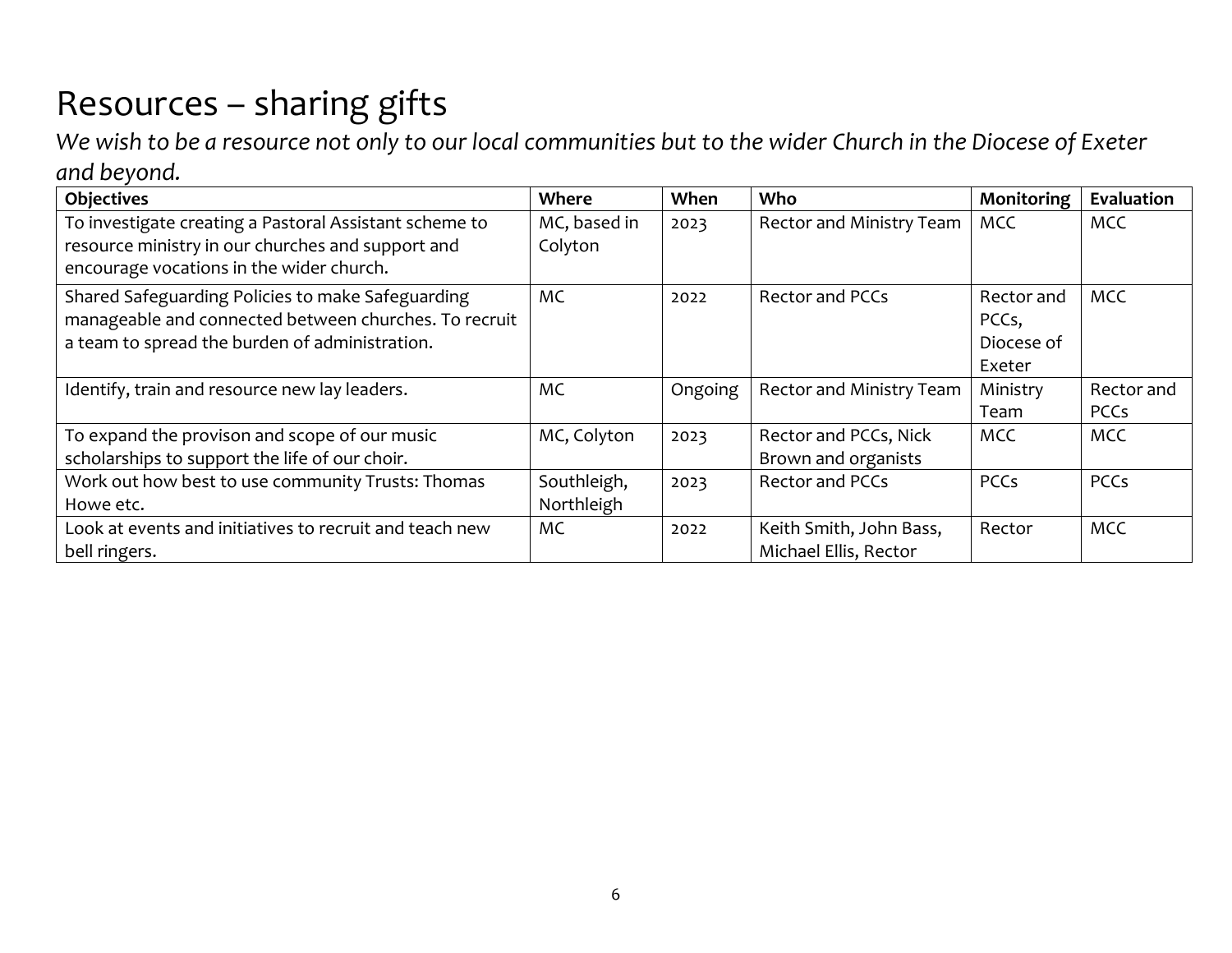### Stewardship and Governance

*We seek to use our gifts and resources to serve Church and society responsibly, sustainably, and to the best of our ability.* 

| <b>Objectives</b>                                          | Where        | When    | Who                     | Monitoring  | Evaluation  |
|------------------------------------------------------------|--------------|---------|-------------------------|-------------|-------------|
| Recruit a new treasurer and establish a team to share the  | Colyton with | 2021    | Rector, Colyton         | Rector      | Colyton PCC |
| load.                                                      | Colyford     |         | Churchwardens           |             |             |
| To prepare a Financial Strategy to bring our finances into | Colyton with | 2022    | New treasurer, Rector   | Rector      | Colyton PCC |
| balance by 2026.                                           | Colyford     |         | and PCC                 |             |             |
| Every church to pay Common Fund share in full.             | <b>MC</b>    | By 2025 | Rector and PCC          | <b>PCC</b>  | MCC and     |
|                                                            |              |         | Treasurers              |             | Deanery     |
|                                                            |              |         |                         |             | Synod       |
| To become less dependent on non-renewable energy and       | <b>MC</b>    | 2024    | Phillip Ambler and      | Rector and  | PCCs and    |
| to improve our carbon footprint.                           |              |         | <b>Charles Hill</b>     | <b>PCCs</b> | <b>MCC</b>  |
| Look at what we can contribute to the wider                | <b>MC</b>    | 2022    | Rector, Ministry Team   | <b>MCC</b>  | <b>MCC</b>  |
| church/world and plan charitable activity. Explore links   |              |         | and PCCs                |             |             |
| with the Church of Melanesia.                              |              |         |                         |             |             |
| Establish St Michael's Colyford as a separate cost-base.   | Colyton and  | 2022    | Colyton Treasurer       | Rector      | Colyton PCC |
|                                                            | Colyford     |         |                         |             | and St      |
|                                                            |              |         |                         |             | Michael's   |
|                                                            |              |         |                         |             | Committee   |
| Annual Stewardship and Legacy reviews.                     | <b>MC</b>    | Ongoing | Rector and PCCs         | <b>PCCs</b> | <b>MCC</b>  |
| Increase participants in Planned Giving Scheme.            | <b>MC</b>    | Ongoing | <b>Treasurers</b>       | Rector and  | <b>MCC</b>  |
|                                                            |              |         |                         | <b>PCCs</b> |             |
| Complete Quinquenniel works.                               | All MC       | By 2026 | Rector and              | <b>PCCs</b> | <b>PCCs</b> |
|                                                            | churches     |         | Churchwardens, Fabric   |             |             |
|                                                            |              |         | Committees              |             |             |
| Restore the Drake Monument and plan lavatory/kitchen       | Musbury      | 2022    | Rector and              | Musbury     | Musbury PCC |
| provision.                                                 |              |         | Churchwardens           | <b>PCC</b>  |             |
| Work out positive approach to succession planning for lay  | <b>MC</b>    | By 2023 | Ross Willmington and    | Rector      | PCCs and    |
| leadership roles.                                          |              |         | John Platt              |             | <b>MCC</b>  |
| To put in place two chapel wardens at St Michael's,        | Colyford     | 2022    | Rector, Colyton PCC and | Rector      | Colyton PCC |
| Colyford.                                                  |              |         | St Michael's Committee  |             |             |